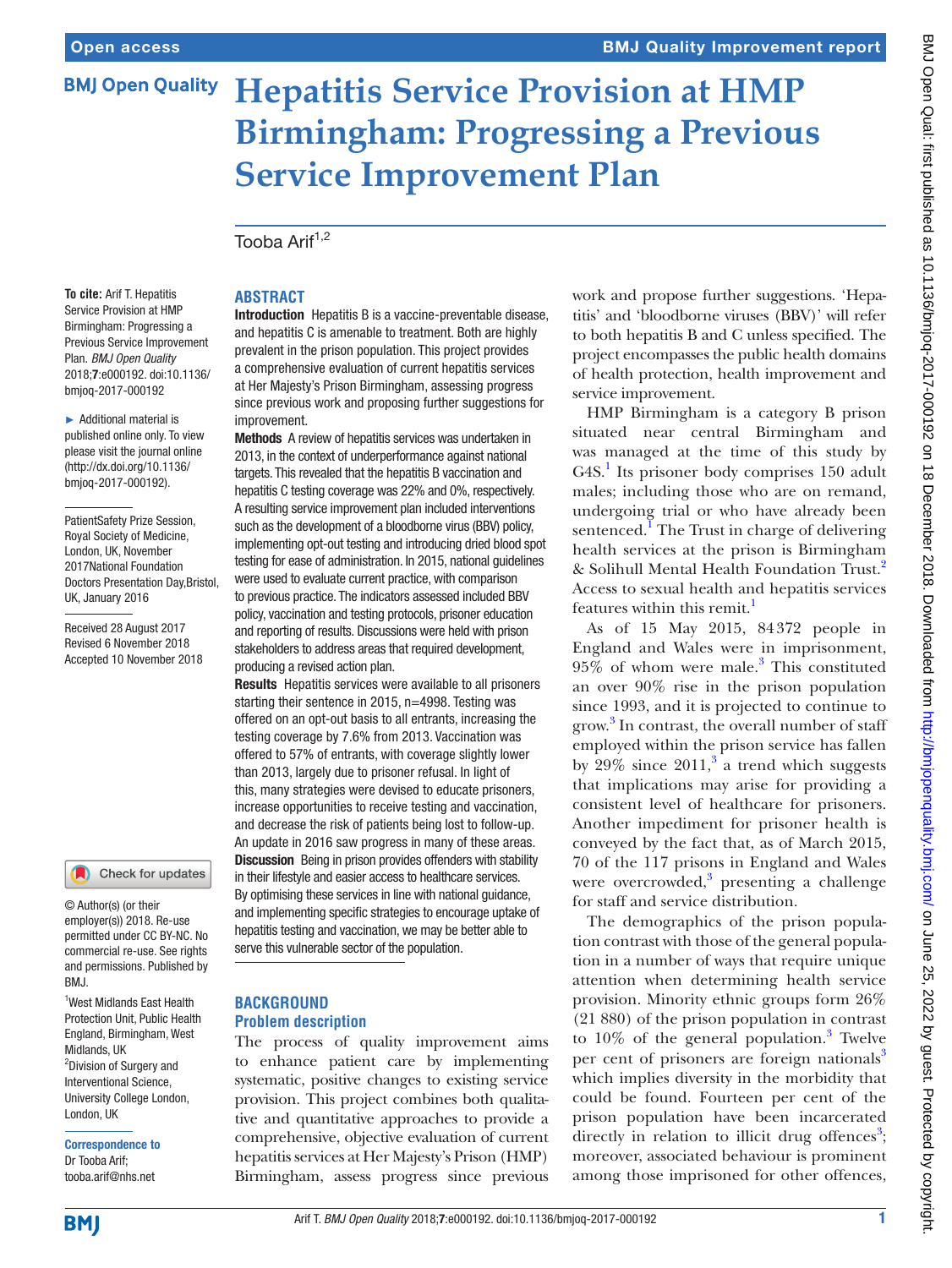with 64% of prisoners overall reporting drug use in the 4 weeks before being placed in custody.<sup>[3](#page-8-2)</sup>

The most recent comprehensive survey regarding hepatitis rates in prisoners was performed in the year 1997– 1998 which indicated that hepatitis C virus (HCV) affected  $9\%$  of male and  $11\%$  of female prisoners, $^4$  $^4$  compared with  $0.4\%$  of the general population.<sup>[5](#page-8-4)</sup> Many BBV risk factors are specifically applicable to the prison setting. Estimates vary considerably due to presumed under-reporting, but it is suggested that around 6% of adult male prisoners inject while in prison, with 75% of these sharing needles or syringes.<sup>6</sup> Sharing of personal hygiene equipment including toothbrushes, illicit tattooing and physical altercations resulting in bleeding are further risk factors. Additionally, sexual activity—both consensual and coercive—can pose a BBV risk. One survey found that 3% of adult male prisoners have had penetrative sex with another male while in prison.<sup>[6](#page-8-5)</sup>

There is a paucity of literature pertaining to hepatitis services in the prison population. This is highlighted by the fact that only six studies, of which only two were randomised controlled trials, were identified in a recent systematic review<sup>[7](#page-8-6)</sup> evaluating the efficacy of measures to increase prisoner HCV testing and subsequent treatment uptake. Limitations included restricting the search to online databases, and the filtering of papers by language and to the last decade. As studies where an intervention was trialled without mention of a comparator were excluded, some interesting data may also have been missed. Risk of bias was assessed by a validated tool and although no papers were excluded for this reason, no study was wholly at below moderate risk of bias. The authors found that routine HCV testing of prisoners is not universal or consistent even in the developed world, where all the studies were based, despite this being a WHO recommendation. Studies focused on testing but there was less emphasis on subsequent follow-up to ensure treatment was administered. Interventions to enhance testing uptake included on-site screening with prisoner education, the introduction of dried blood spot testing (DBST) and a combination riskbased and birth-cohort screening approach; all of which increased testing rates to various degrees. On-site screening increased this twofold, whereas implementing DBST only improved it when provided in combination with other services. Birth-cohort-based screening decreased testing specificity when added to risk-based screening and also did not significantly improve testing sensitivity, indicating that it is of limited advantage, although this was based only on the results of one study. Recommendations as a result of the review were for more robust research into which particular interventions are effective and also for treatment to be commenced and preferably completed while the patient is still detained.

Another systematic review<sup>[8](#page-8-7)</sup> placed fewer restrictions on search results, including language and non-peer-reviewed literature, and therefore retrieved a larger number of results which focused on testing for communicable diseases in European prisons. Unsurprisingly, the majority was recognised as only low-moderate level evidence, and there was much

heterogeneity among studies. Results indicated a higher prevalence of diseases including hepatitis in the prison population, justifying a public health focus in this area. Early testing was associated, although not significantly, with higher testing uptake. Risk-based testing was considered a valid option for HCV, and the use of less invasive methods such as DBST increased prisoner cooperation in two studies. These methods were also cited as logistically easier.

Being in prison may provide offenders with stability in their lifestyle and the opportunity to access services that they may not have encountered or engaged with while in the community. Therefore, if comprehensive healthcare services are available and adequately resourced, this could potentially provide a platform for an increased likelihood of new diagnoses.

#### **Available knowledge**

#### **Quantitative**

A previous report by Public Health England (PHE) identified that in 2013, out of a total of 6452 receptions to HMP Birmingham, the number of hepatitis C tests performed within 31 days was 0, therefore there was 0% testing coverage recorded. $9$  This may be influenced by lack of recording locally, or lack of reporting to PHE, but as it stood this figure was disappointing. The recommendation for opt-out testing took place in late 2013, for implementation in prisons in 2014, and may subsequently influence these statistics.

A second report found that the hepatitis B virus (HBV) vaccination coverage at HMP Birmingham in 2013 overall was 22\%.<sup>10</sup>

#### **Qualitative**

A qualitative review of hepatitis services at all of the prisons in the West Midlands, including HMP Birmingham, was also undertaken in October–November 2013 by PHE.<sup>[11](#page-8-10)</sup> The context of this work was underperformance of the area's prisons against other regions, with hepatitis B vaccination and hepatitis C testing rates in the West Midlands being the lowest in England. A self-assessment questionnaire was sent to the provider institution's healthcare staff, with the aim of ascertaining current practice in BBV service commissioning and delivery, including prevention, governance, immunisation, testing and referrals for treatment.

#### Intended improvement

In view of this work in 2013, initial interventions were suggested to improve BBV services, after reviewing which areas required improvement and comparing performance with data from other institutions that were studied. The outcome of this was an individualised service improvement plan (SIP) to keep track of progress (see the Implementation of previous recommendations section).

#### **Current guidelines**

The relevant themes within the four sets of guidelines and standards used in this project are outlined below.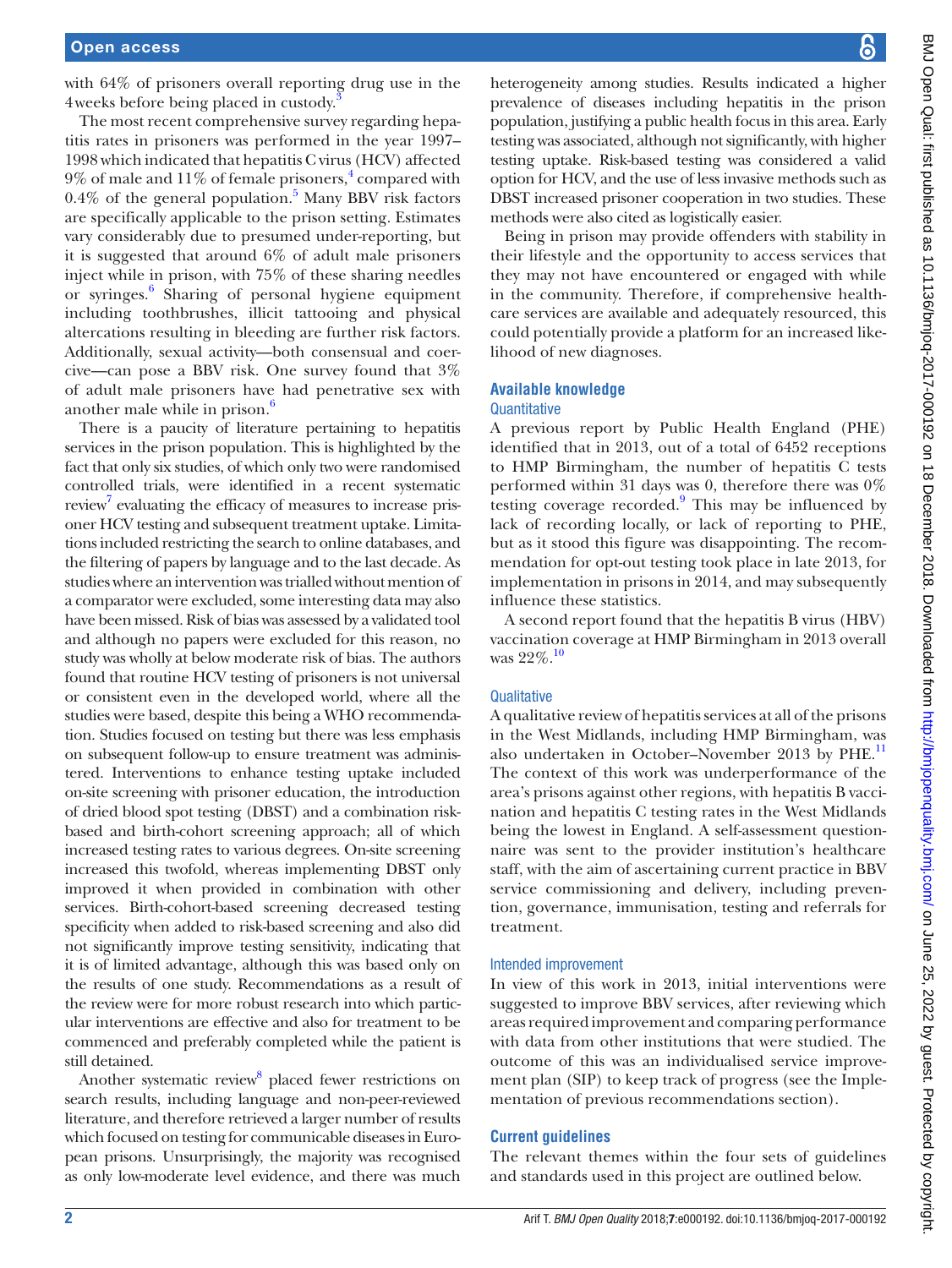### **Standard 1[12](#page-8-11)**

- *Prison Health Performance and Quality Indicators, 2008.*
- 1. HBV vaccine coverage of ≥80%.
- 2. BBV policy.
- 3. Patient information.
- 4. Access to barrier protection and lubricants.

## **Standard 2[13](#page-8-12)**

*National Institute for Health and Care Excellence Guideline PH43, 2012.*

- 1. Pretest and post-test discussions.
- 2. Patient information.
- 3. Staff training.
- 4. BBV testing.
- 5. Lab reporting.

## **Standard 3[14](#page-8-13)**

*'Green Book' hepatitis B vaccination schedule, 2006.*

- 1. Immunisation against HBV for all new and existing prisoners.
- 2. Immunisation and testing to be performed simultaneously.
- 3. Use of 'very rapid schedule'.
- 4. Five-year booster vaccination.

## **Standard 4[15–17](#page-8-14)**

*Opt-out BBV testing algorithms: National Partnership Agreement between PHE, National Health Service (NHS) England and National Offender Management Service, 2013.*

1. Vaccination algorithm.

2. Opt-out testing algorithm.

## **Specific aims**

► The principal aim of this project was to ascertain the extent to which national standards and guidelines for prison hepatitis services were adhered to in HMP Birmingham in 2015.

Further aims included:

- ► Identification of whether all actions or recommendations from the previous SIP (see the Implementation of previous recommendations section) were implemented or not, with reasons.
- ► Commenting on the nature of quality improvement observed over the 2-year period, including how recorded statistics were affected.
- ► Identifying reasons for difficulties in meeting national guidance from the current review.
- ► Proposing methods to address these obstacles.

### **Assessment of problem**

'Quality' care can be defined as the standard of care set by the national guidance. Current quality of services is measured against this:

► Quantitatively in a dichotomous nature referring to adherence, and also by expressing statistics for testing and vaccination coverage.

With qualitative evidence to elaborate on areas of good practice but also explain reasons for why gaps exist in current service provision.

### **Sample**

Hepatitis services were open to all prisoners who started their sentence in 2015, n=4998.

### **Data collection**

### **Quantitative**

- $\blacktriangleright$  The statistical data relating to hepatitis B vaccination over the year 2015 was gathered using specific read codes that had been input by prison nurses on the prison patient record system—SystemOne.
- ► A spreadsheet was kept and regularly updated by BBV nurses at HMP Birmingham, detailing hepatitis C testing for each calendar month of the year 2015. As all prisoners who were tested were entered on this, one can determine the percentage from the total receptions to the prison in 2015.
	- These can be used to assess progress in statistics from those collected by PHE in 2013.

### **Qualitative**

► A number of discussions based around a questionnaire tool (online [supplementary appendix 1](https://dx.doi.org/10.1136/bmjoq-2017-000192)), which was modified to take into account the baseline from previous work, were held with healthcare staff at HMP Birmingham. This differed from previously, where a similar but generic tool had been completed and returned by the institution.

## **Quality improvement tools**

The primary quality improvement tool used in this project was clinical audit against the standards that are described in the Current guidelines section. Additionally, performance benchmarking is routinely used by PHE to drive institutions towards meeting the expected targets which was how the project initially came about in light of HMP Birmingham's underperformance against national standards. Local targets were again dictated by the clinical guidelines mentioned. During the discussion with the key stakeholders, process mapping was employed to identify opportunities in the prisoner journey where interventions could improve their care and the prison healthcare system's compliance with targets. For example, when mapping the prisoner journey from entry to release or transfer, multiple time points were identified where BBV awareness could be raised, with the hope that this would subsequently encourage uptake of testing or vaccination. Providing education at reception screening appointments, weekly prisoner forum meetings and on dedicated health promotion days was discussed (see the Strategies for improvement section).

### **Limitations**

Some of the limitations identified in the previous review were addressed and overcome by the design of this project, for example the use of inperson discussion based around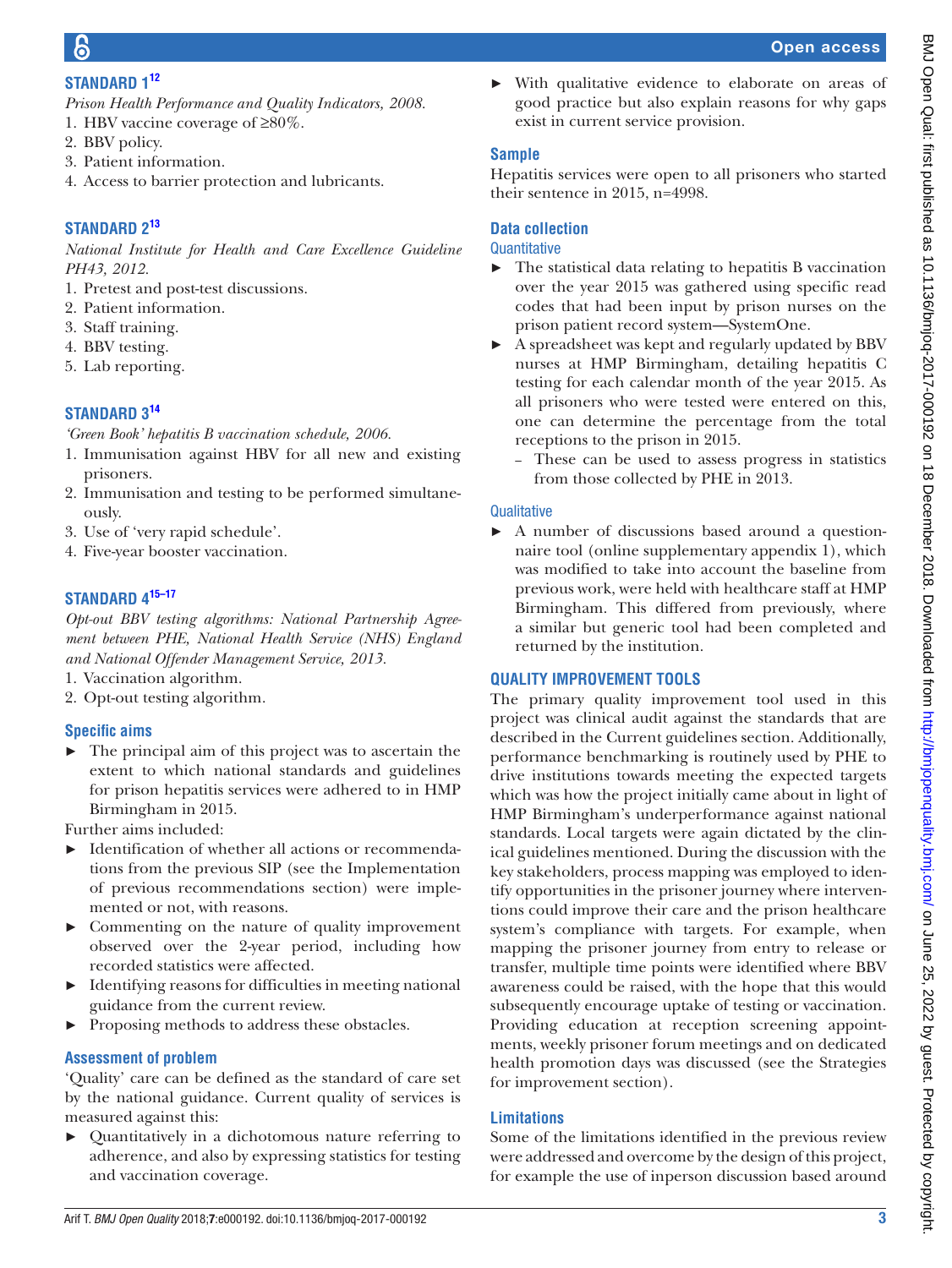the questionnaire as opposed to relying on the institution filling out the questionnaire unassisted. Talking through questions and allowing staff to answer most questions in an open fashion also reduced possible researcher bias.

As this was a re-review, it was somewhat limited in scope by the first review's content and the subsequent SIP derived from this.

It is recognised that the results are relying on self-collected statistics, but this sees an improvement from previously where no statistics were collected at all and figures stood at 0% for hepatitis C testing coverage. There is however potential for user error which could affect the accuracy of the data.

The SIP resulting from the 2013 work may have been better tested by the employment of plan, do, study, act cycles pertaining to individual elements of the SIP. This, or a 'model for improvement' approach where measurable outcomes are tested initially on a small scale and then refined, is recommended to test the new action plan resulting from this review (online [supplementary](https://dx.doi.org/10.1136/bmjoq-2017-000192) [appendix 2](https://dx.doi.org/10.1136/bmjoq-2017-000192)) in the future.

### **Ethics**

The spreadsheets recorded by nursing staff were shared via secure email, stored on an encrypted memory stick and destroyed as soon as results had been collected. Names of individual prisoners were not mentioned during the questionnaire-based discussions.

Prison healthcare staff gave written consent for this paper to be published.

### **Results**

### **Current adherence to guidance**

The items in bold in [table](#page-4-0) 1 below are those that have improved since the previous review. All points from the guidance are combined.

### **Implementation of previous recommendations**

[Table](#page-5-0) 2 highlights the implementation status of the recommendations from the previous review.

### **Quantitative data**

[Table](#page-6-0) 3A–C convey current hepatitis vaccination and testing figures at the prison, with table 3C also describing the overall change since the previous review.

### **Strategies for improvement**

Some improvement has been seen in guideline compliance and testing coverage, with a slight decrease in vaccination uptake. Prisoners who refused or were not offered intervention largely contributed to performance statistics. Strategies agreed on to improve this include through education and communication, better organisation and improving the range of available testing methods as discussed below.

### **BBV policy**

The drawing up of a formal, written policy is in progress. In the interim period, the staff felt they would benefit

from advice and assistance regarding aspects of BBV management that will eventually form part of this. Specifically, there is no set pretest or post-test checklist at present for discussion with prisoners who undergo BBV testing. The implementation of these would serve to standardise the information provided at sensitive times, to ensure it is conveyed in a suitable style for a lay audience, and to ensure that all key information is covered.

#### **Information provision**

It may be beneficial and efficient to use the same information as provided in the proposed pretest and post-test checklists to educate prisoners. The prison staff use the motto 'every contact counts' to promote BBV awareness, whereby prisoners are given verbal information on induction and prior to intervention, but also at every healthcare appointment.

There are posters available to raise awareness passively using illustrations, and are available in card format for distribution to prisoners. Other potential opportunities for increasing BBV awareness were highlighted during the discussions, including incorporating this into weekly forum meetings for inmates, health promotion days and NHS England's email bulletin to prisoners. The prison drug services team are an ideal group of people to assist in promoting and implementing BBV services due to the close relation of these diseases to this demographic group. Another possibly effective idea could be to employ the use of an 'expert patient', ideally a former prisoner, who could perhaps identify better with the target audience and encourage those refusing intervention.

Language line, a telephone translation service, is in use covering the common foreign languages spoken by prisoners. This is used instead of inperson interpreters due to the vast range of languages spoken. Braille was not deemed a necessary permanent resource due to the rarity of a prisoner requiring it, but it was recognised that large print may be beneficial in view of the extensive age range of prisoners. Translated reading material could be a simple intervention, alongside which the staff feel they would benefit from hepatitis-related literature. Furthermore, from a wider public health perspective, the prison staff could benefit from a list of legally notifiable diseases as they were currently unaware of this and acute infec-tious hepatitis features on this list.<sup>[18](#page-8-15)</sup>

### **Hepatitis B immunisation**

An HBV vaccination coverage of 19% constitutes a 3% drop from 2013 and does not meet Standard 1 where this is required to be ≥80%. A large contributor to this low vaccination coverage figure is prisoners who refused. In the instance that all those who refused, for reasons other than they were already immune, had actually accepted and been vaccinated (n=1320), coverage would have jumped to 48%. Had all eligible prisoners been offered vaccination in the first place, this number can be anticipated to be even higher. The key message from this is that measures have to be implemented to ensure all prisoners are offered vaccination on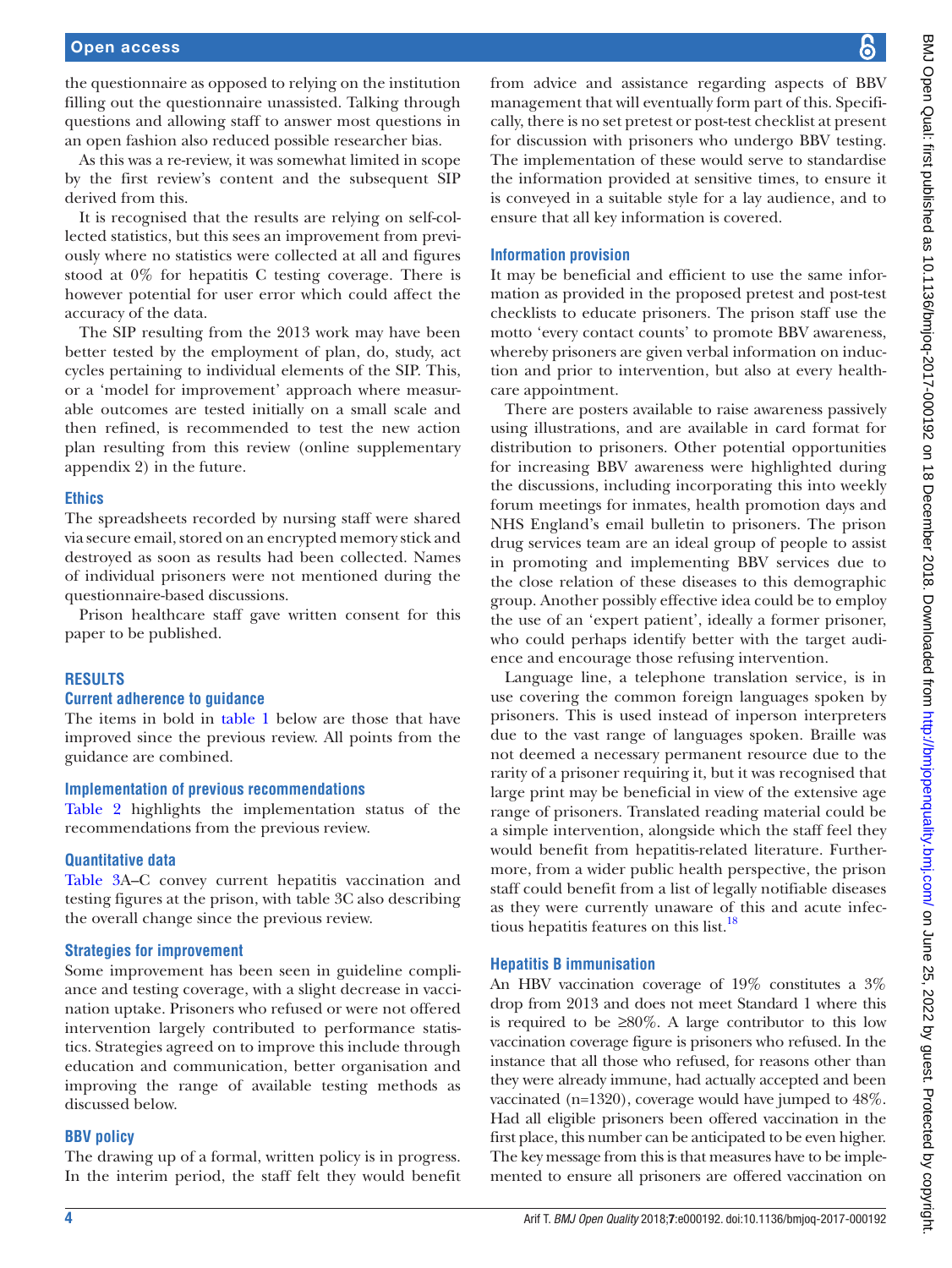<span id="page-4-0"></span>

| Table 1 Compliance with guidelines                                                                                                                                                                                                                                                                                       |            |               |                                                                                                                 |
|--------------------------------------------------------------------------------------------------------------------------------------------------------------------------------------------------------------------------------------------------------------------------------------------------------------------------|------------|---------------|-----------------------------------------------------------------------------------------------------------------|
| <b>Item</b>                                                                                                                                                                                                                                                                                                              | <b>Yes</b> | <b>Partly</b> | <b>Notes</b>                                                                                                    |
| Written policy.                                                                                                                                                                                                                                                                                                          |            |               | Standard operating procedures introduced-<br>formal written policy in progress.                                 |
| Prisoner education.                                                                                                                                                                                                                                                                                                      |            |               | Available, although further ways to improve this<br>were identified.                                            |
| ≥80% Vaccination coverage.                                                                                                                                                                                                                                                                                               |            |               |                                                                                                                 |
| Condom and lubricant access.                                                                                                                                                                                                                                                                                             |            |               | Now freely available on request, without<br>prescription.                                                       |
| Standardised pretest and post-test<br>discussions.                                                                                                                                                                                                                                                                       |            |               |                                                                                                                 |
| Adequate information provided, addressing<br>various needs, awareness sessions.                                                                                                                                                                                                                                          |            |               | Translated information still lacking, and<br>'expert patients' from among peers are not<br>currently available. |
| Ongoing education and training for prison staff.                                                                                                                                                                                                                                                                         |            |               | Wider nursing team still need DBST training to<br>assist with BBV services.                                     |
| Testing: designated staff, offer inreach<br>services, procedure to provide results,<br>access to DBST, handover arrangements for<br>transfer, medical hold.                                                                                                                                                              |            |               | Inreach services still in progress. No medical<br>hold available.                                               |
| Laboratory to ensure PHE notified of new<br>cases.                                                                                                                                                                                                                                                                       |            |               |                                                                                                                 |
| Immunisation offered to all new and existing<br>prisoners.                                                                                                                                                                                                                                                               |            |               | 57%, 2015.                                                                                                      |
| Testing done simultaneously with vaccination.                                                                                                                                                                                                                                                                            |            |               |                                                                                                                 |
| Very rapid schedule used (0, 7, 21 days).                                                                                                                                                                                                                                                                                |            |               |                                                                                                                 |
| Recommend 12-month and 5-year booster<br>doses.                                                                                                                                                                                                                                                                          |            |               | Sporadic recommendations are made.                                                                              |
| Hepatitis B: All prisoners to be offered<br>vaccine, or continue course. Test to be<br>performed simultaneously. If negative,<br>provide reassurance and harm minimisation,<br>and complete course. If positive, suspend<br>vaccination and refer for further testing.                                                   |            |               | Offer was not made to all prisoners.                                                                            |
| Hepatitis C: Testing offered to all current<br>and new prisoners (within 72 hours). Those<br>with negative or false-positive results<br>receive a repeat risk assessment and test<br>offer after every risk event or annually.<br>Those testing positive receive confirmatory<br>testing and referral to secondary care. |            |               | 100% were offered, however not all who tested<br>positive were commenced on the management<br>pathway.          |

Bold text indicates those that have improved since the previous review.

In terms of current adherence to guidelines, 'green' corresponds with adherence, 'orange' with partial adherence, and 'red' with nonadherence.

BBV, bloodborne virus; DBST, dried blood spot testing; PHE, Public Health England.

reception, and that sufficient education and encouragement is provided to reduce refusal.

Immunisation against hepatitis B is offered to new prisoners on their second day during a 'Wellman clinic'. Therefore, attendance at this clinic determines whether the offer is made early or not. Otherwise, they may hear about it at another appointment, through their peers or one of the information sources available as above.

There is currently no way to identify a list of prisoners who have not been vaccinated without physically

searching through all healthcare records on SystemOne. This could perhaps be addressed by either regularly extrapolating data from SystemOne into a list detailing each prisoner's immunisation status, or building this manually in the form of a spreadsheet similar to what is used for BBV testing. In addition to this, prisoners who have refused immunisation and may require extra information and encouragement could be more easily identified in this way. They are verbally encouraged at the point of refusal but there is no clear system for following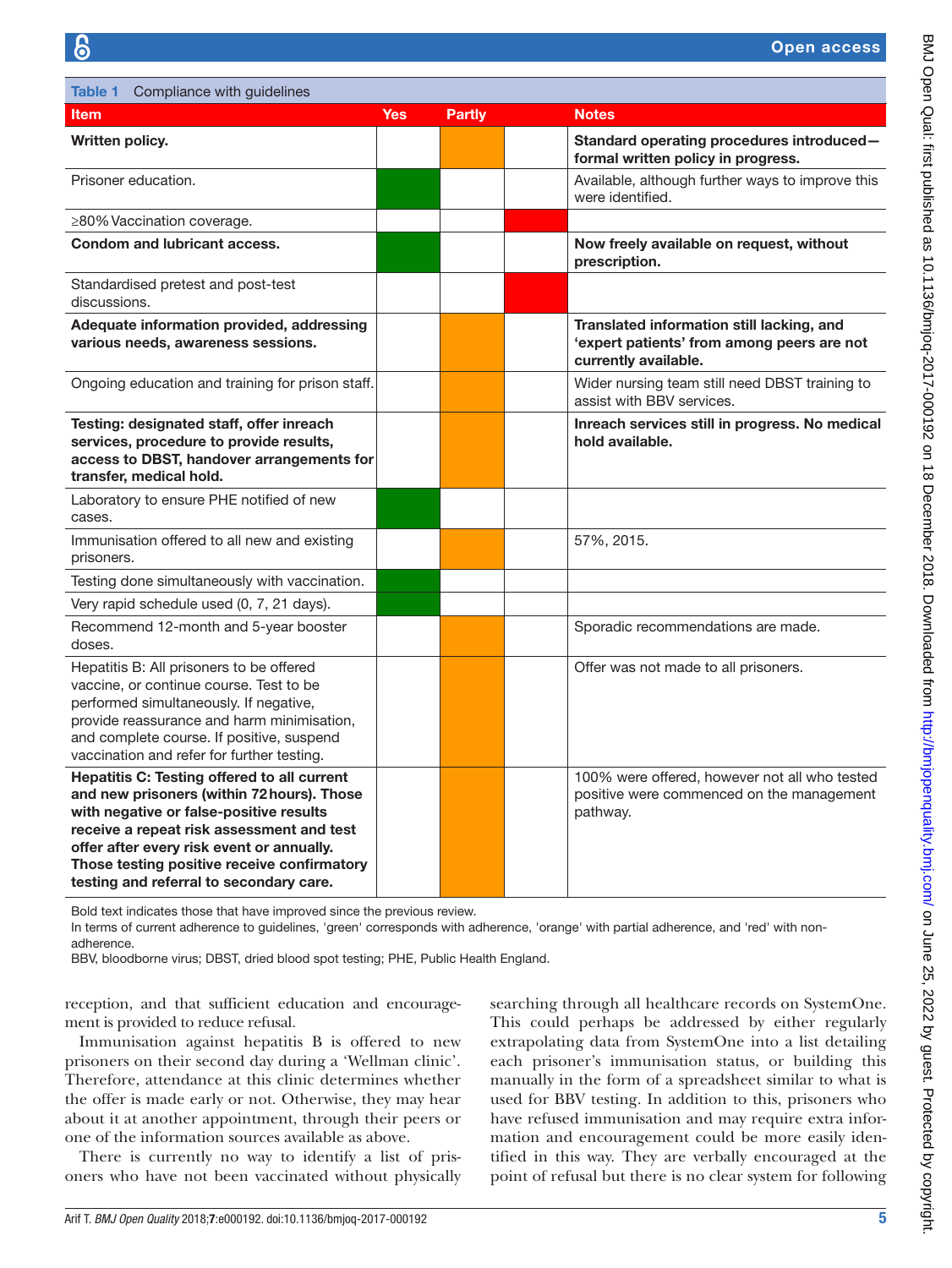<span id="page-5-0"></span>

| Table 2 Implementation of previous recommendations |                                                                                                                                                                                                                                                                     |               |  |                                                                                                                                    |
|----------------------------------------------------|---------------------------------------------------------------------------------------------------------------------------------------------------------------------------------------------------------------------------------------------------------------------|---------------|--|------------------------------------------------------------------------------------------------------------------------------------|
| <b>No</b>                                          | <b>Action</b>                                                                                                                                                                                                                                                       | <b>Status</b> |  | <b>Notes</b>                                                                                                                       |
|                                                    | <b>Actions for NHS England</b>                                                                                                                                                                                                                                      |               |  |                                                                                                                                    |
| 1                                                  | Develop BBV policy to include: education,<br>hepatitis B vaccination, BBV testing, pretest<br>and post-test checklist and/or discussion<br>prompts, guidance on providing test results,<br>treatment pathway, referral guidelines,<br>clinical management protocol. |               |  | This is in progress. A generic<br>example policy will be sent to<br>HMP Birmingham to adapt and<br>personalise for themselves.     |
| 2                                                  | Assist with DBST implementation.                                                                                                                                                                                                                                    |               |  | Implemented as of September 2015.                                                                                                  |
|                                                    | Actions for HMP Birmingham                                                                                                                                                                                                                                          |               |  |                                                                                                                                    |
| 3                                                  | Provide translated information material and<br>in braille.                                                                                                                                                                                                          |               |  | To be addressed.                                                                                                                   |
| $\overline{4}$                                     | Involvement of peer mentors or health<br>champions in information provision.                                                                                                                                                                                        |               |  | Are now used.                                                                                                                      |
| 5                                                  | Collect accurate statistics regarding hepatitis<br>C testing.                                                                                                                                                                                                       |               |  | Now collected and recorded by BBV<br>nurses.                                                                                       |
| 6                                                  | Implement opt-out testing.                                                                                                                                                                                                                                          |               |  | All new receptions are offered<br>testing.                                                                                         |
| $\overline{7}$                                     | Implement DBST.                                                                                                                                                                                                                                                     |               |  | Implemented as of September 2015.                                                                                                  |
| 8                                                  | Ensure BBV staffing model is adequately<br>resourced.                                                                                                                                                                                                               |               |  | Dedicated BBV nurses, training<br>of other nurses in BBV services is<br>under way.                                                 |
| 9                                                  | Improve the running of current wing-based<br>clinics.                                                                                                                                                                                                               |               |  | In progress.                                                                                                                       |
| 10                                                 | Implementation of inreach clinics.                                                                                                                                                                                                                                  |               |  | In progress.                                                                                                                       |
| 11                                                 | Condoms and lubricants-allow free<br>availability.                                                                                                                                                                                                                  |               |  | Available without prescription.                                                                                                    |
| 12                                                 | Dental dams-make available.                                                                                                                                                                                                                                         |               |  | Staff state they have never received<br>requests for these, and therefore it is<br>unnecessary to stock them.                      |
| 13                                                 | Allow free availability of disinfectant tablets.                                                                                                                                                                                                                    |               |  | Staff have tried this and decided<br>against it (see the Strategies for<br>Improvement section). They are<br>available on request. |
| 14                                                 | Implement a system for providing prison<br>care records to general practitioner on<br>release.                                                                                                                                                                      |               |  | Implemented by BBV nurses.                                                                                                         |
| 15                                                 | Allow medical hold for prisoners on hepatitis<br>C treatment.                                                                                                                                                                                                       |               |  | Staff have considered this and found<br>it unfeasible.                                                                             |

Status key: green, completed; amber, in progress; red, yet to be addressed.

BBV, bloodborne virus; DBST, dried blood spot testing; HMP, Her Majesty's Prison; NHS, National Health Service.

them up at present, with ad hoc offering of vaccination at future health-related appointments.

To address the high turnover of prisoners—on average 600 per month—with relatively short stays, the very rapid schedule of 0/7/21 days is used.

Reducing non-attendance at appointments and increasing uptake of vaccination could be managed by, in addition to health promotion as discussed, by operating dedicated wing-based clinics where the services go to the prisoners instead of vice versa. Two out of 11 wings currently have this facility but it has been difficult

to implement further due to insufficient healthcare or guard staffing and lack of available space.

A simplistic but potentially effective measure which could serve as a reminder to prisoners and also a record for when they are transferred or released, would be to provide the prisoner with a vaccination card with spaces for nurses to fill in dates when vaccine doses were received. Reminders for 12-month and 5-year booster doses could also be printed on this.

A worthwhile idea would be to use the opportunity presented by an appointment for testing to offer

8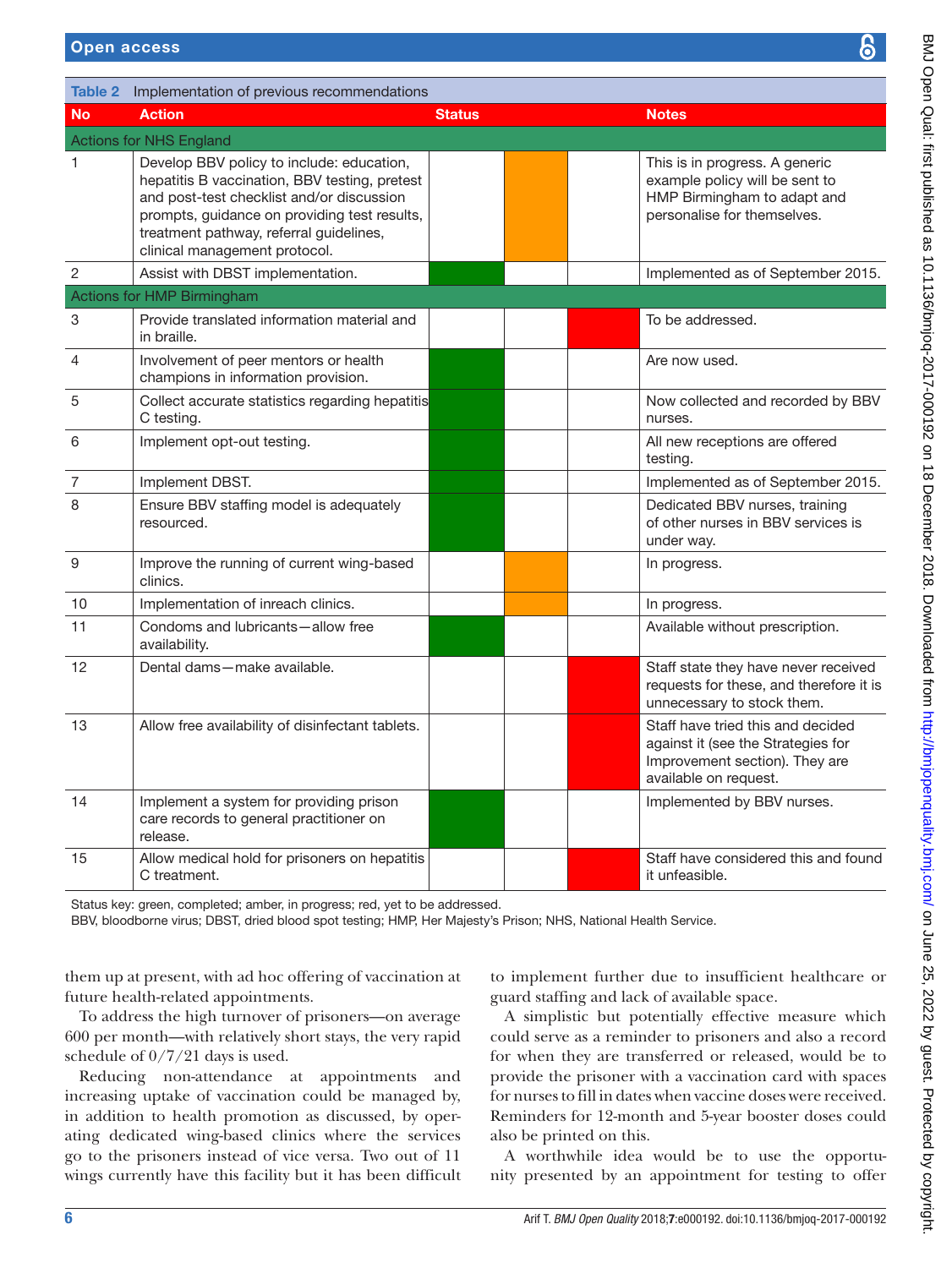<span id="page-6-0"></span>

| <b>Table 3</b> (A) Hepatitis B vaccination data                                |      |               |
|--------------------------------------------------------------------------------|------|---------------|
| Patients starting a sentence in 2015                                           | N    | $\frac{0}{0}$ |
| <b>Total receptions</b>                                                        | 4998 |               |
| Total offered hepatitis B vaccination                                          | 2590 | 57            |
| Total already immune (and therefore<br>vaccination offer made but unnecessary) | 238  |               |
| Total not offered vaccination for other<br>reasons                             | 2170 | 43            |
| Total declined offer of vaccination (out of<br>2590)                           | 1456 | 56            |
| Total who declined due to existing<br>immunity                                 | 136  | 5             |
| Total who declined for other reasons                                           | 1320 | 51            |
| Total who did not decline (out of 2590)                                        | 1134 | 44            |
| Total who had at least first vaccination                                       | 386  | 34            |
| Total who had at least first and second<br>doses*                              | 290  | 26            |
| Total who had at least first, second and<br>third doses*                       | 190  | 17            |
| Total who had first, second, third and<br>booster dose*                        | 30   | 3             |
| Total who were due vaccination but did<br>not receive, for any reason          | 238  | 21            |
| Total patients with some immunity                                              | 1270 | 25            |

\*Previous doses may have been provided elsewhere.

immunisation and vice versa, improving the uptake of both overall. To tie in with this, it may be effective to place a sentence at the bottom of test results letters to advise that vaccination against hepatitis B is recommended, in the instance that the prisoner has not yet received this.

Direct notification of positive results to PHE by the prison BBV staff would provide a more accurate picture of how many new diagnoses are being made in the prison population on an annual basis. By receiving notifications in a timely manner, PHE would be able to assist prison staff in following up those who are diagnosed which contributes towards tackling the issue of prisoners being lost to follow-up either within or outside of the institution.

### **Screening**

Reception screening is offered on the first day for every new entrant to the prison, using the opt-out testing algorithm. Spreadsheets are kept and regularly updated by

| Table 3 (B) Hepatitis C testing data |       |
|--------------------------------------|-------|
| Patients starting a sentence in 2015 | 'N    |
| Total receptions                     | 4998  |
| Total offered hepatitis C testing    | 100%* |
| Total who were tested                | 380   |
| Testing coverage                     | 7.6%  |

\*Testing is offered as part of a routine checklist on reception which every prisoner undergoes on induction to the prison.

the lead BBV nurse detailing every new entrant who has been tested for hepatitis. Unfortunately, data regarding those prisoners who were already diagnosed, or those who refused testing, is not recorded on this spreadsheet. This could have been useful in ascertaining where improvements could be made to increase testing coverage, and may also have explained why quantitatively, testing coverage only saw modest improvement at +7.6%.

Those prisoners who are yet to be tested or who refused at reception receive the same verbal encouragement as those refusing HBV immunisation. HBV testing is not recorded on the spreadsheets which was picked up during discussion with prison staff. This is due to there not having been any observed cases in the recent past, but staff were reminded that it is still worthwhile doing so in case these do arise and also for statistical purposes.

The method of DBST has recently taken over from venous blood sampling which is quicker and caters to needle-averse patients. Oral fluid swabs are no longer in use due to the experience of a great number of inaccurate results with these. The aim is to train all prison nursing staff in performing DBST to ensure that every prisoner entering the institution is tested.

Results are provided within 1week to prisoners or their general practitioners (GPs) in case of release. However, a problem arises if the individual is not registered with a GP in the community, discussed further below.

#### **Staffing**

Prison guard understaffing at HMP Birmingham has an adverse impact on the delivery of BBV services in a number of ways. The way to solve this in part has been identified as having inreach clinics where secondary care personnel attend the prison to relieve some of the logistical issues, but these are still in the process of implementation.

All prison staff have BBV awareness training as part of their induction. Additionally, training of healthcare staff is provided by Birmingham Community Trust annually. A gap in this has been identified as training of all prison nurses to use DBST kits which have recently been implemented. It would be useful to the prison staff to also include a hepatitis B and C overview as part of this training.

### **Referrals**

The process of referral to secondary care, including for psychological and social support, for new cases is via the prison GP. Those who have tested negative receive a letter via the BBV nurse. Abnormal results are delivered in person by the GP, and the patient is booked into the blood screening clinic for a viral load and genotyping test. Anyone with a viral load >12 is prescribed Milton sterilisation tablets and referred to a hepatologist.

Medical hold is not routinely used for patients with hepatitis as priority is given to patients with cancer, and this is unlikely to change in the near future according to staff.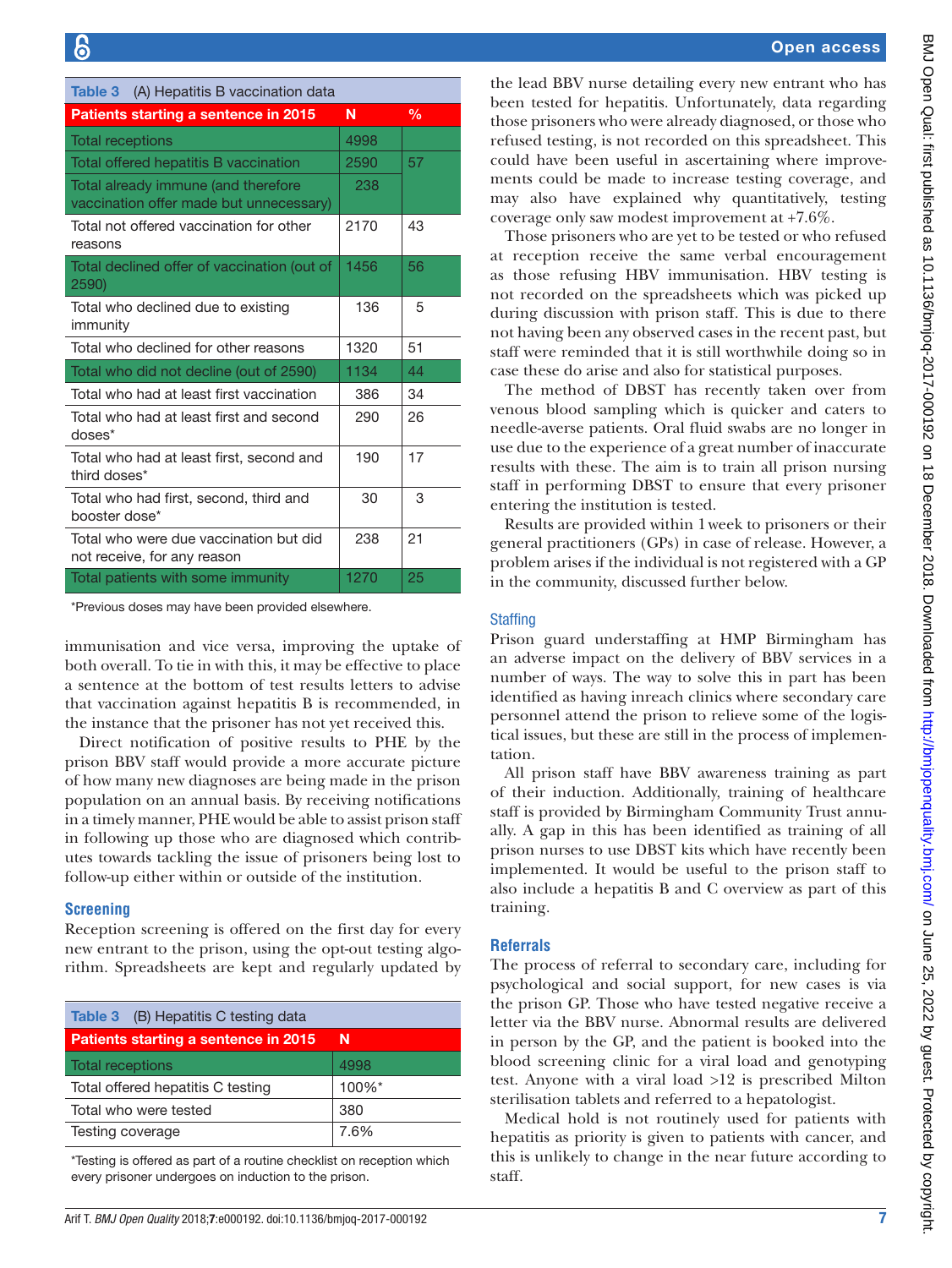| <b>Open access</b>                                                                                                                                                                                                                                                                                      |           |      |                     | $\bullet$                                                                                                                                                                                                                                                                                                 |
|---------------------------------------------------------------------------------------------------------------------------------------------------------------------------------------------------------------------------------------------------------------------------------------------------------|-----------|------|---------------------|-----------------------------------------------------------------------------------------------------------------------------------------------------------------------------------------------------------------------------------------------------------------------------------------------------------|
| (C) Overall change<br>Table 3                                                                                                                                                                                                                                                                           |           |      |                     |                                                                                                                                                                                                                                                                                                           |
|                                                                                                                                                                                                                                                                                                         | 2013      | 2015 | % Improvement Notes |                                                                                                                                                                                                                                                                                                           |
| Receptions                                                                                                                                                                                                                                                                                              | 6452      | 4998 |                     |                                                                                                                                                                                                                                                                                                           |
| Hepatitis C test offered                                                                                                                                                                                                                                                                                | 0%        | 100% | $+100%$             | All prisoners are offered this as part of the standard<br>reception protocol.                                                                                                                                                                                                                             |
| Hepatitis C testing<br>coverage: within 31 days                                                                                                                                                                                                                                                         | 0%        | 7.6% | $+7.6%$             | Data extrapolated from BBV spreadsheets, as<br>described in methodology.                                                                                                                                                                                                                                  |
| Hepatitis B vaccination<br>offered                                                                                                                                                                                                                                                                      | <b>NR</b> | 57%  | Cannot<br>comment   | Figure of 57% includes those that vaccination was<br>discussed with and offered to, and those it was<br>discussed with but not subsequently offered to as the<br>patient was already immune.                                                                                                              |
| Hepatitis B vaccination<br>coverage: at least one<br>vaccination                                                                                                                                                                                                                                        | 22%       | 19%  | $-3%$               | Vaccination coverage=number of patients vaccinated<br>out of number in the eligible population (number of<br>new receptions in 2015 minus those ineligible as they<br>were already immune). The eligible population here is<br>$n = 4624.$                                                                |
| BBV, bloodborne virus; NR, not recorded.                                                                                                                                                                                                                                                                |           |      |                     |                                                                                                                                                                                                                                                                                                           |
| Care records are transferred to the community GP or<br>new institution in case of release or transfer, and these are<br>contacted directly in the case of new diagnoses. However,<br>there is no system for prisoners who are not registered<br>with a GP outside of the prison, and these are prone to |           |      |                     | more likely to be identified and treated, and those at high<br>risk can be vaccinated to prevent onwards transmission.<br>From a commissioner's perspective, prophylaxis is<br>cost-effective as opposed to treatment once the infection<br>is acquired. Direct healthcare costs in this country of hepa- |

contacted directly in the case of there is no system for prisone with a GP outside of the prison, and these are prone to being lost to follow-up. This is usually identified early as all new receptions are asked for GP details, and those who are not registered are noted and encouraged to do so while they are imprisoned.

### Interventions

Disinfectant tablets for the sterilisation of personal equipment are funded as any other medication, and can now be requested without prescription at any healthcare-related appointment, a positive step towards balancing wastefulness while addressing necessity. Prison staff felt that it is not possible to have these tablets freely available to access as this has been tried before, and the tablets were being used in abundance, perhaps not even for their intended use. Tablets are supplied for 3days on release, after which it is up to the prisoner to obtain more from their GP.

Before condoms are issued to a prisoner, they must be seen by a sexual health nurse in clinic. Here, education is provided in correct usage and disposal of condoms. Two are provided at any one time, and a repeat request form is available for both condoms and lubricants. This is enclosed in an opaque bag to ensure confidentiality. Dental dams are not currently available due to lack of demand.

Prisoners are informed of the availability of these interventions via health promotion at every healthcare contact, sexual health clinics and in BBV test results letters.

### **Lessons and messages**

Hepatitis B is a vaccine-preventable disease, and hepatitis C is a very treatable one. Both are known to have a high prevalence in the prison population. By improving hepatitis services in the prison serving England's largest local authority area and city outside of London,<sup>[19](#page-8-16)</sup> new cases are the control of hepatitis, with prison providing an opportunity to do so and therefore reduce downstream costs to both the patient and the NHS from the complications of hepatitis. Several improvements in the quality of BBV service provision at HMP Birmingham have been observed between the reviews in 2013 and 2015. The majority of actions from the initial review have been implemented, or are in progress. Three were disregarded as unnecessary or unfeasible, and the remaining one yet to be implemented has been placed on the revised action plan stemming from the current review (online [supplementary appendix](https://dx.doi.org/10.1136/bmjoq-2017-000192) 

titis C infection are currently over £0.5billion per annum, and are increasing by  $10\%$  per year.<sup>4</sup> Serious outcomes of having the disease, such as admission to hospital and death from end-stage liver disease and hepatocellular carcinoma are also rising.<sup>[4](#page-8-3)</sup> This highlights another reason why prevention, early diagnosis and treatment are vital in

Many national standards for BBV services are currently being met by the establishment, but some only partially. This is addressed in the revised action plan.

Quantitative improvement over the 2-year period, although modest, has been observed in testing coverage although vaccination coverage has dipped slightly. As alluded to, this is largely due to prisoners who refuse vaccination, suggesting that steps need to be taken to encourage their understanding and make this more amenable to them.

### **Recommendations and action plan**

[2](https://dx.doi.org/10.1136/bmjoq-2017-000192)).

The recommendations resulting from this review were divided between actions for the project author, prison